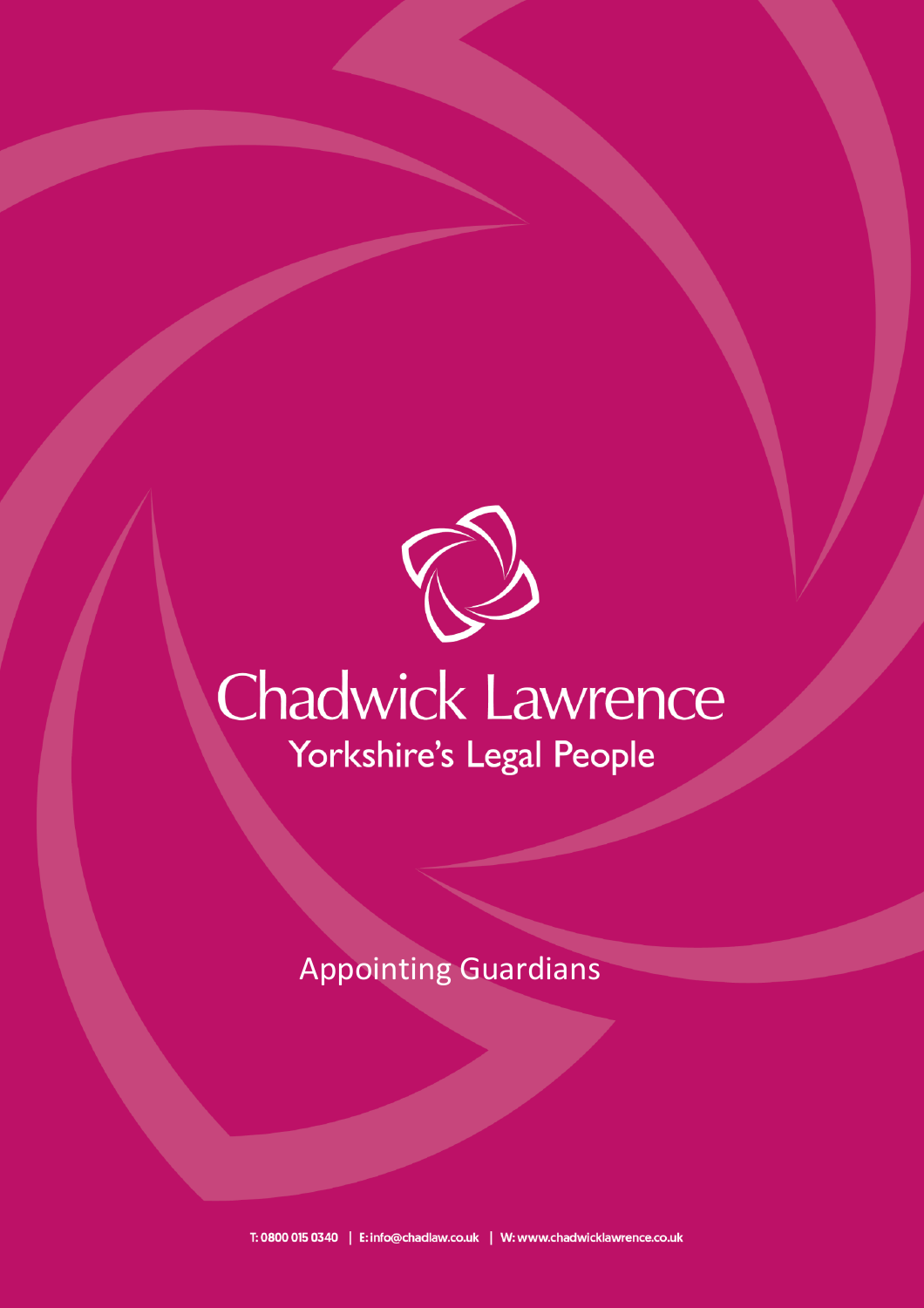

### **Appointing Guardians**

Many believe that custody of a child automatically passes to their closest relative when they pass away. This however is not the case as anyone can make an application to Court to obtain guardianship of a child as this is ultimately a decision for the Courts if there are no surviving parents. It is therefore vital to appoint a guardian for your children and the most common way of doing this is by Will as an informal agreement between relatives or a friend will not suffice. The appointment of a guardian must be made in writing, dated, signed and witnessed and therefore, the most appropriate instrument to appoint a guardian is in your Will. This allows you to choose someone you trust to take care of your children as the Court may alternatively appoint someone who you would not wish to have custody of your child.

#### **Who can appoint a guardian?**

Any parent with parental responsibility can appoint a guardian. Mothers automatically have parental responsibility for a child. A father automatically acquires parental responsibility if he is named on the birth certificate or if the father is married to or subsequently marries the mother.

#### **Who can I appoint?**

You can select any person you wish to become the guardian for your child, provided that they are over 18. You can choose more than one person, for example a couple. You can also make alternative provisions in your Will should that selected guardian have passed away before you. Putting in place a Will to appoint guardians will give you peace of mind that your wishes are in place. Remember that your guardians will only step in only if both parents have passed away and there is no other person with parental responsibility.



T: 0800 015 0340 E: info@chadlaw.co.uk W: www.chadwicklawrence.co.uk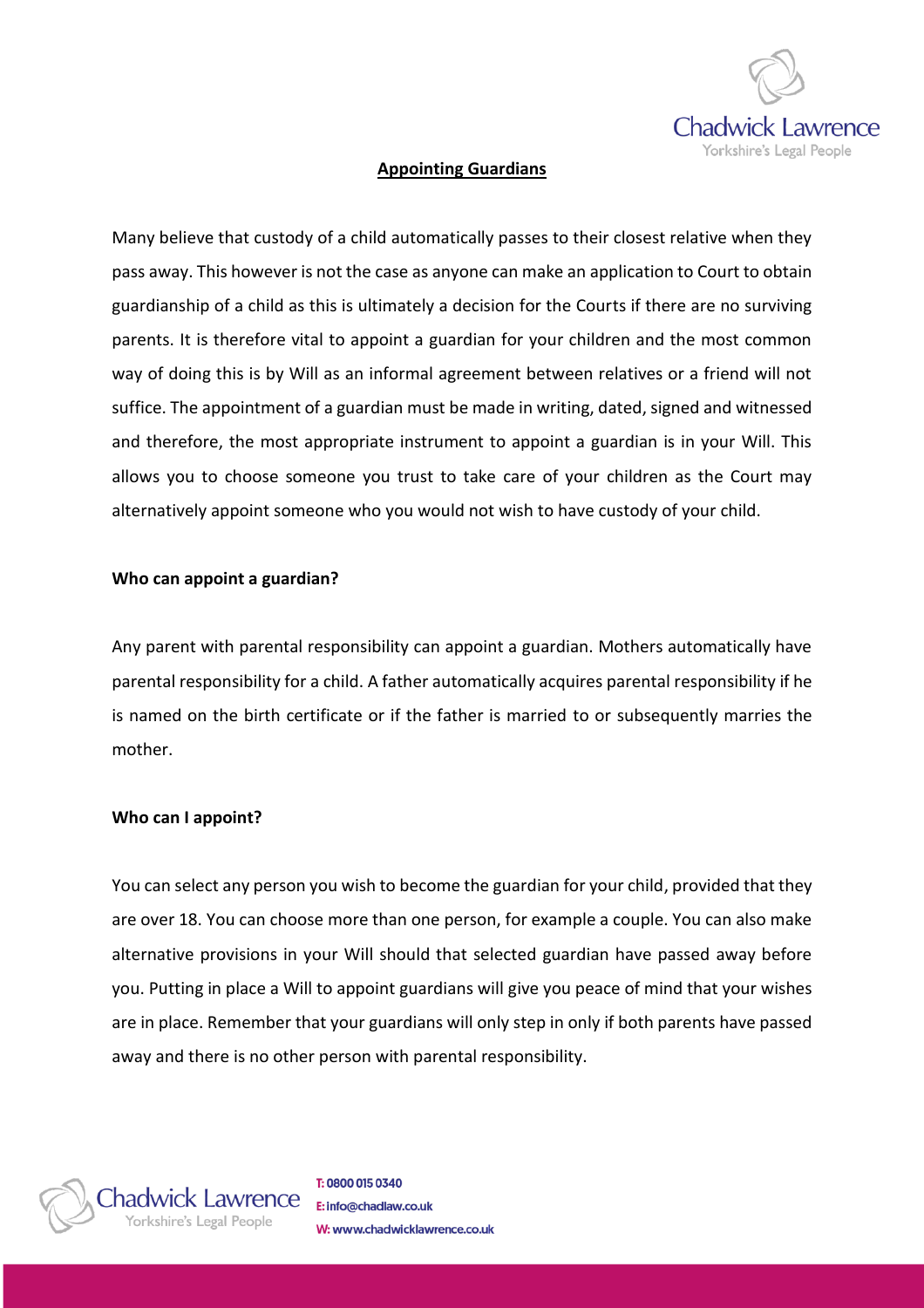

## **How can I avoid difficulties in appointing guardians?**

It is possible to place a condition upon when someone should be appointed as a guardian. This may be preferable if you would wish to appoint a parent but would not want them to act if they had ill health or had reached a certain age at the time of your death. If that person cannot act for any reason, any substitute appointment will take effect.

Although the appointment of a guardian must take place formally in writing, you can leave a separate letter of wishes to be placed with your Will to advise your guardians of your more specific wishes. As these letters are not legally binding, their use allows you to express your wishes whilst also providing flexibility for your guardians without making your Will too complicated to administer. Your wishes may include expressing where your children are educated, or confirming which hobbies you would like your child to participate in.

## **How can I ensure that my guardians can afford to care for my children?**

To compensate your appointed guardians, you can leave a monetary legacy by Will to them to ensure that they have enough financial provision to take care of your children. You can also make this gift conditional on them acting, so that they will not receive the gift if they disclaim their appointment and do not act.

#### **How do I revoke my appointment of a guardian?**

If your circumstances change and you do not wish to appoint that person anymore, you can revoke the selection formally in writing or by destroying the instrument that appoints that guardian. The latter however, if done by Will, would also mean that you would need to draw up a new Will so if you wish to change who you have appointed as a guardian, it is vital to seek specialist advice.

hadwick Lawrence

T: 0800 015 0340 E: info@chadlaw.co.uk W: www.chadwicklawrence.co.uk